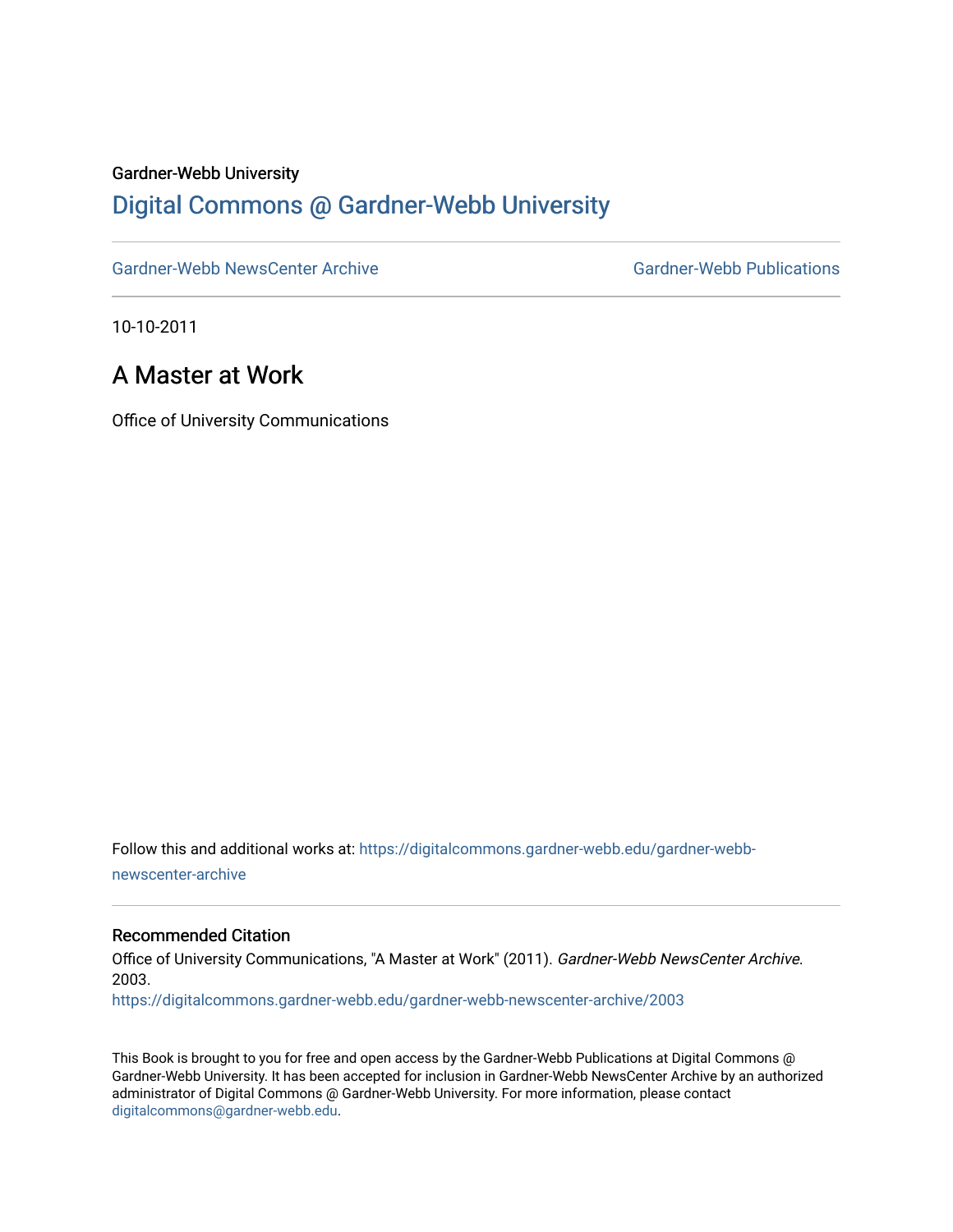# **A Master at Work**

**[webpublish.gardner-webb.edu](https://webpublish.gardner-webb.edu/newscenter/a-master-at-work/)**/newscenter/a-master-at-work/

Office of University Communications **October 10, 2011 October 10, 2011** 

Watch Video [At: https://youtu.be/ZGA7QrivpfA](https://youtu.be/ZGA7QrivpfA)

World-class trumpeter Charles Schlueter, formerly of the Boston Symphony, recently gave a masterclass for all brass players at Gardner-Webb University and the surrounding community. "To have someone like that, someone who's truly a living legend on our campus to work with our students was just a really unique opportunity," said Tim Hudson, a former student of Schlueter's and a member of Gardner-Webb's music faculty.

For nearly two hours, Schlueter coached a handful of trumpeters on achieving a better sound, achieving what he called noticeable improvement and giving his students a wealth of ideas for their musical futures.

"He's just got what seems like infinite wisdom to impart on all of his students," said Ty Sheets, a music education and performance major at Gardner-Webb. "Talking with him and hearing him play is just sort of enlightening, because you know he's been there, he's done it, he's been successful. [It helped me] to know that I could do all that stuff, too, because he's a person just like I am. That's something to keep working for because those opportunities are out there."